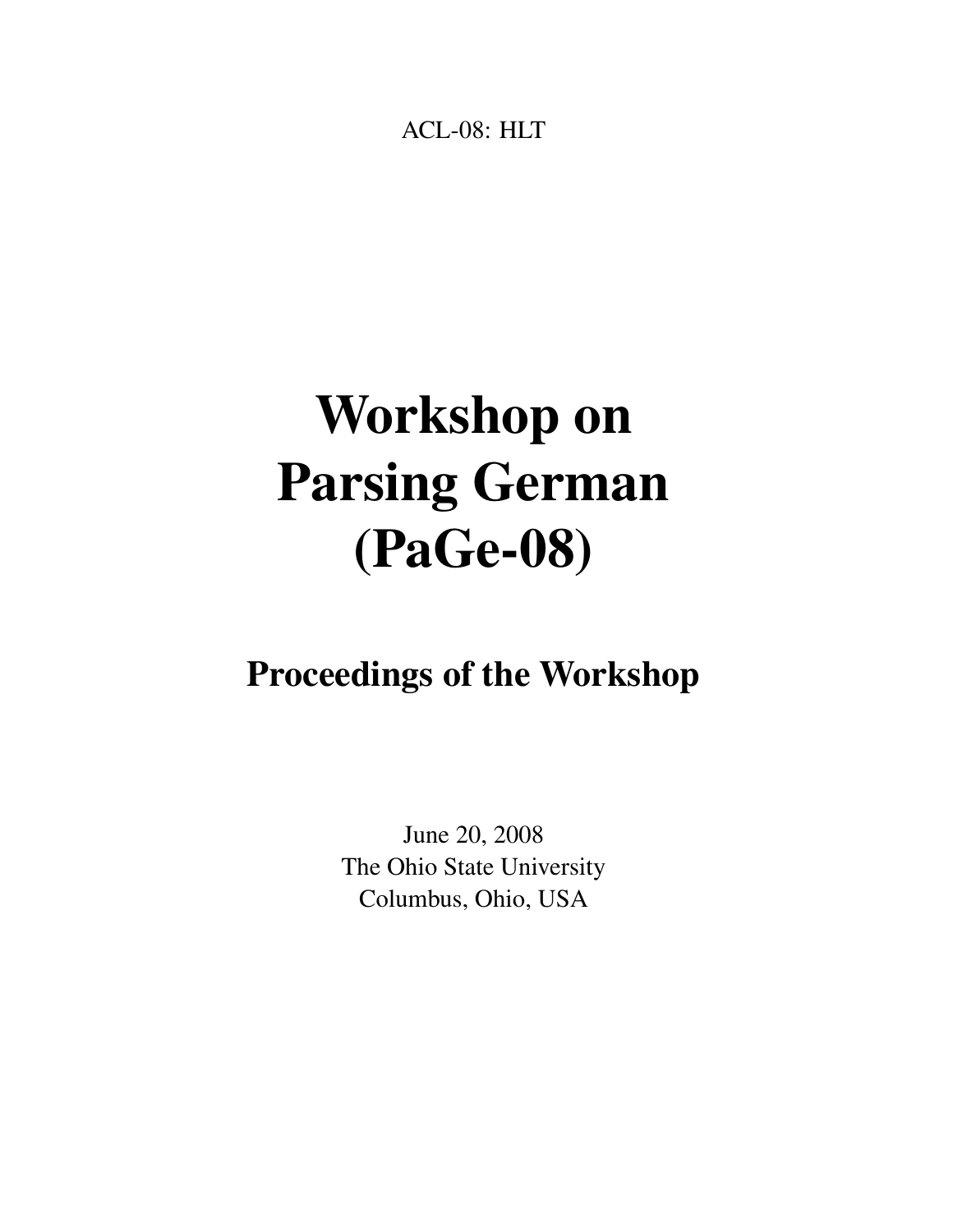Production and Manufacturing by *Omnipress Inc. 2600 Anderson Street Madison, WI 53707 USA*

Sponsorship provided by



c 2008 The Association for Computational Linguistics

Order copies of this and other ACL proceedings from:

Association for Computational Linguistics (ACL) 209 N. Eighth Street Stroudsburg, PA 18360 USA Tel: +1-570-476-8006 Fax: +1-570-476-0860 acl@aclweb.org

ISBN 978-1-932432-15-2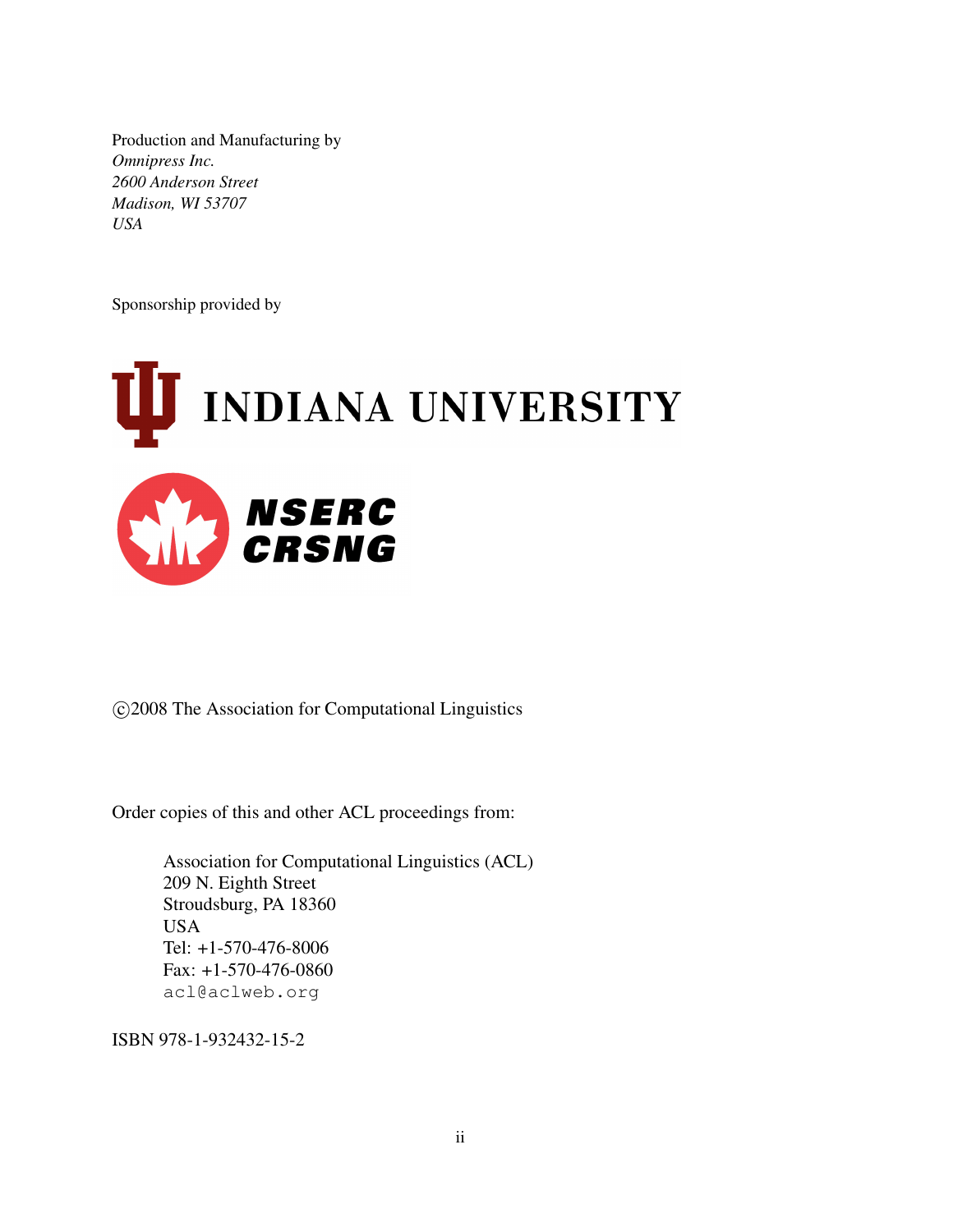## Introduction

Welcome to the ACL Workshop on Parsing German, the first of what we hope will be a long and fruitful series of workshops on this topic.

German possesses an interesting set of configurational properties on the syntactic level which make it far less flexible with respect to word order than other free word order languages. Analyses of these properties, which have formed a part of the traditional syntax of German since the early 19th century, only re-entered the mainstream of generative linguistics research within the last twenty years or so. In computational linguistics, however, their realization has varied quite widely: "topological fields" in HPSG-style analyses, multiple parse trees, special constraints on liberation in constraintbased dependency-style analyses, various hybrid "deep/shallow" approaches, and agnostic parameter estimation over graphs. This variation can also acutely be felt in the annotation of German treebanks. Many corpora have historically elected to annotate only a few of the different senses of the term "constituent" inherent to German syntax, resulting in standards that make German appear either more like English or more like Czech.

The aim of this workshop was to provide a forum for theoretical discussion as well as a shared task, based on the TIGER and TueBa-D/Z German treebanks, for these various approaches to make their case on empirical grounds. This combination we believe to be essential to balancing the considerations of what structure merits learning versus the ease with which it can be learned. Both treebanks are annotated collections of German newspaper text on similar topics. They are annotated with POS, morphology, phrase structure, and grammatical functions. TueBa-D/Z additionally uses topological fields to describe fundamental word order restrictions in German clauses. The treebanks differ significantly in their annotation schemes, however: while TIGER relies on crossing branches to describe long distance relationships, TueBa-D/Z uses pure tree structures with designated labels for long distance relationships. Additionally, the annotation is TIGER is flat on the phrasal level while TueBa-D/Z annotates phrasal structure more hierarchically.

A report on the results of this year's shared task can be found in the final paper of these proceedings.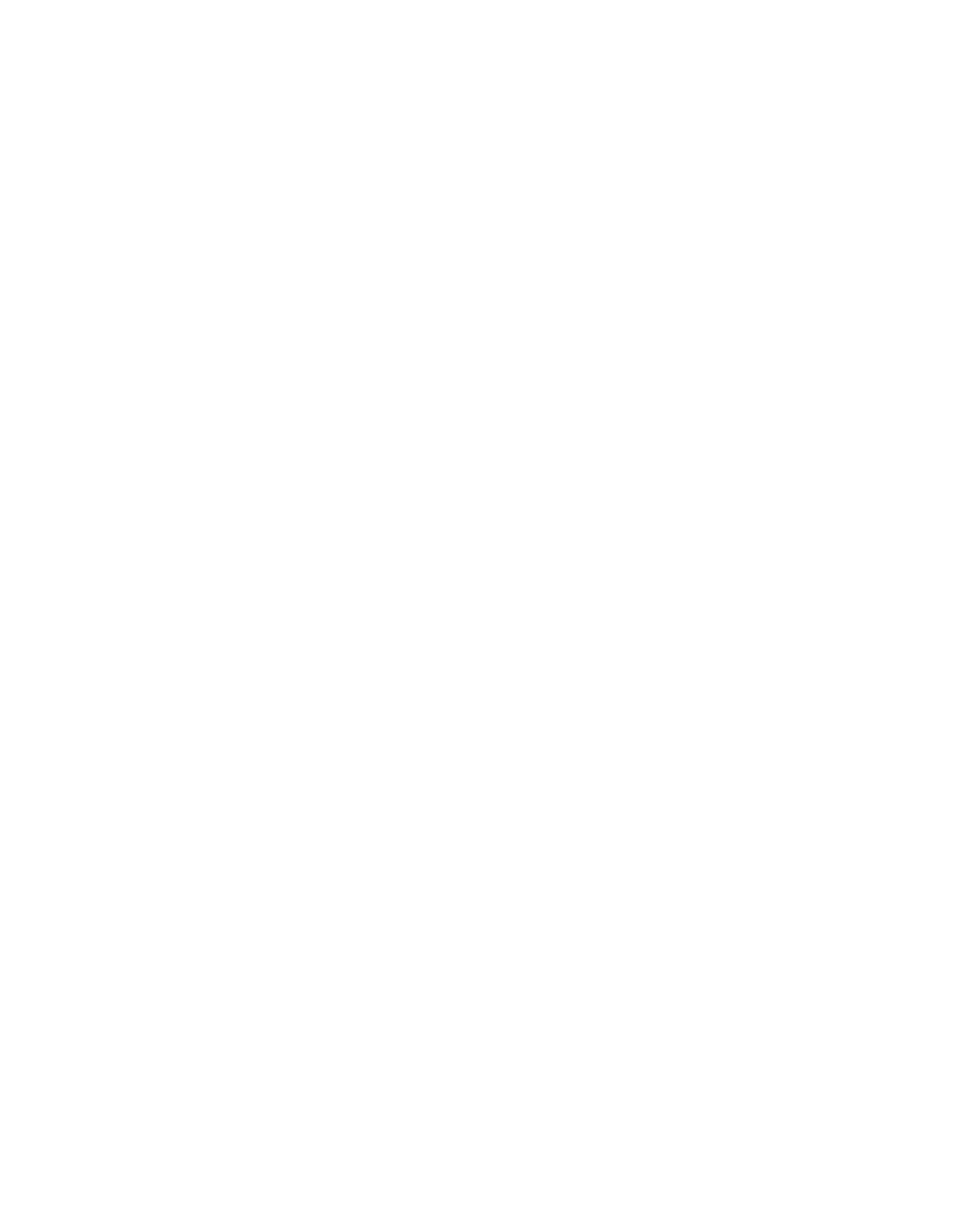#### Organizers:

Sandra Kübler, Indiana University (USA) Gerald Penn, University of Toronto (Canada)

#### Program Committee:

Berthold Crysman, University of Bonn (Germany) Amit Dubey, University of Edinburgh (UK) Anette Frank, University of Heidelberg (Germany) Erhard Hinrichs, University of Tubingen (Germany) ¨ Julia Hockenmeier, University of Illinois (USA) Laura Kallmeyer, University of Tübingen (Germany) Frank Keller, University of Edinburgh (UK) Wolfgang Menzel, University of Hamburg (Germany) Stefan Müller, Free University of Berlin (Germany) Stefan Oepen, University of Oslo (Norway) Helmut Schmid, University of Stuttgart (Germany) Gerold Schneider, University of Zürich (Switzerland) Hans Uszkoreit, University of the Saarland (Germany) Josef van Genabith, Dublin City University (Ireland)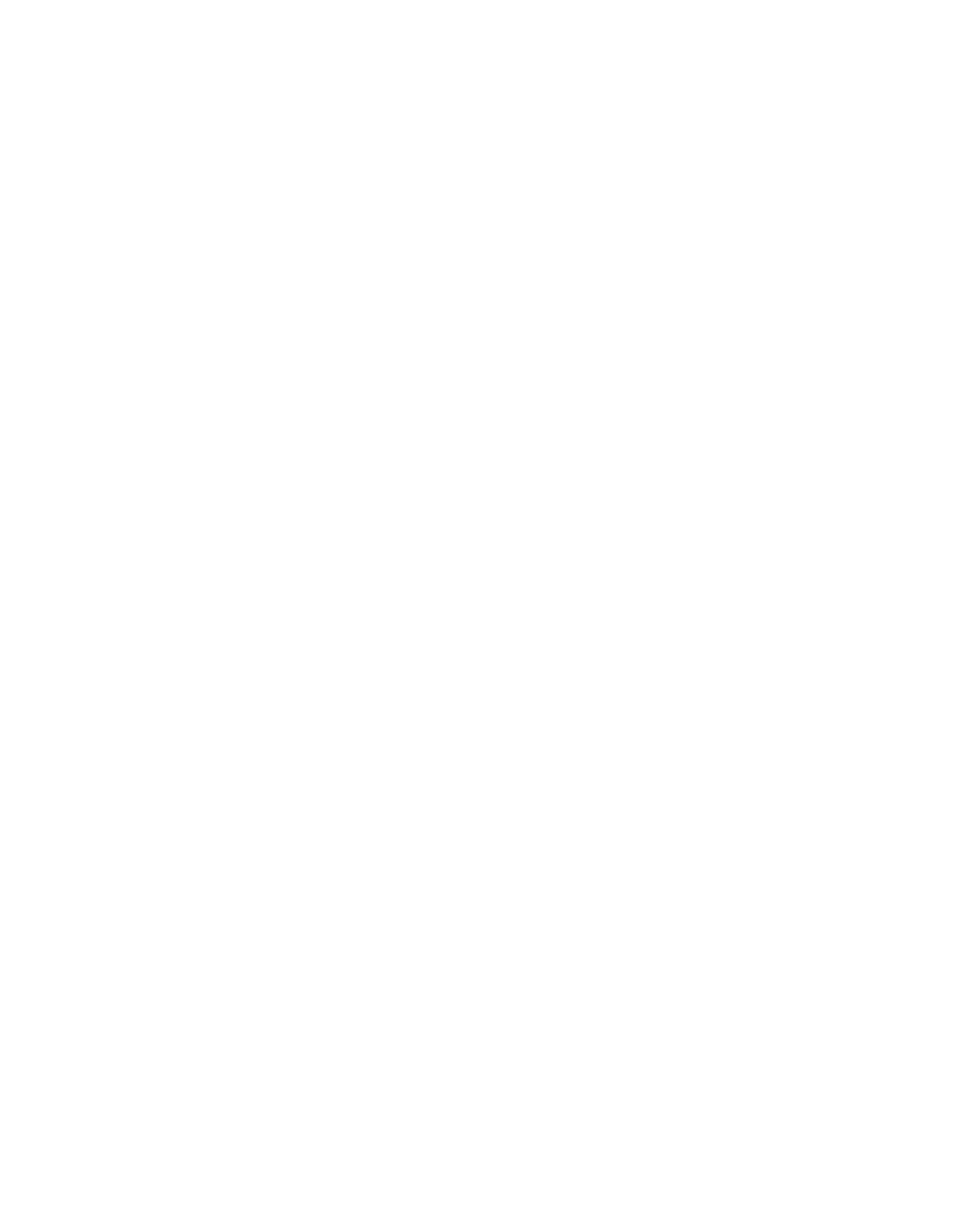## Table of Contents

| <b>Lexicalised Parsing of German V2</b>                                                                       |  |
|---------------------------------------------------------------------------------------------------------------|--|
|                                                                                                               |  |
| Parse Selection with a German HPSG Grammar                                                                    |  |
|                                                                                                               |  |
| Part-of-Speech Tagging with a Symbolic Full Parser: Using the TIGER Treebank to Evaluate Fips                 |  |
| Revisiting the Impact of Different Annotation Schemes on PCFG Parsing: A Grammatical Dependency<br>Evaluation |  |
|                                                                                                               |  |
| <b>Parsing German with Latent Variable Grammars</b>                                                           |  |
|                                                                                                               |  |
| Parsing Three German Treebanks: Lexicalized and Unlexicalized Baselines                                       |  |
|                                                                                                               |  |
| A Dependency-Driven Parser for German Dependency and Constituency Representations                             |  |
|                                                                                                               |  |
| The PaGe 2008 Shared Task on Parsing German                                                                   |  |
|                                                                                                               |  |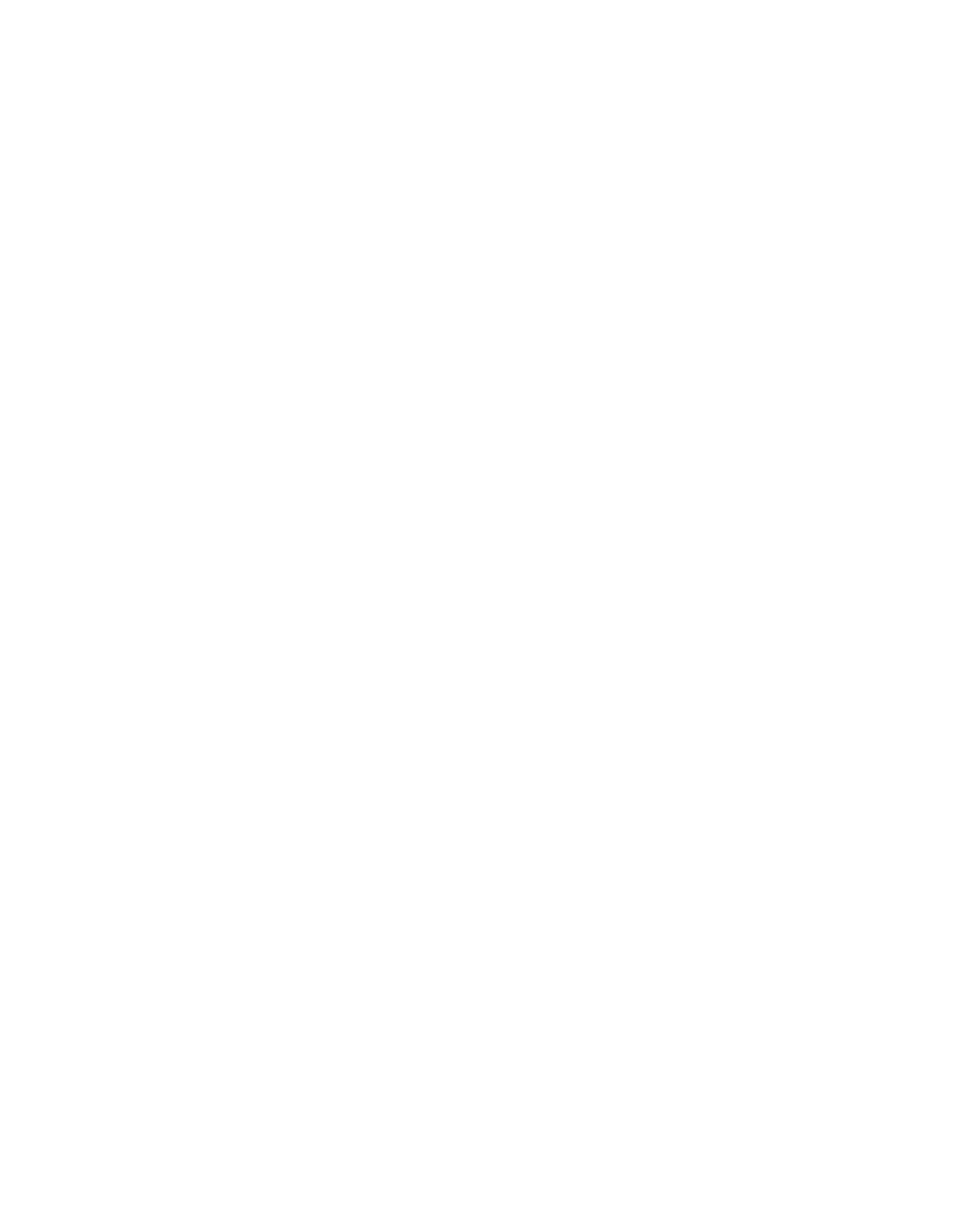### Workshop Program

#### Friday, June 20, 2008

| $8:45 - 9:00$ | <b>Opening Remarks</b> |
|---------------|------------------------|
|---------------|------------------------|

- 9:00–9:30 *[Lexicalised Parsing of German V2](#page-0-0)* Yo Sato
- 9:30–10:00 *[Parse Selection with a German HPSG Grammar](#page-0-0)* Berthold Crysmann
- 10:00–10:30 *[Part-of-Speech Tagging with a Symbolic Full Parser: Using the TIGER Treebank to](#page-0-0) [Evaluate Fips](#page-0-0)* Yves Scherrer
- 10:30–11:00 Break
- 11:00–12:00 Invited Talk by Wolfgang Menzel
- 12:00–12:30 *[Revisiting the Impact of Different Annotation Schemes on PCFG Parsing: A Gram](#page-0-0)[matical Dependency Evaluation](#page-0-0)* Adriane Boyd and Detmar Meurers
- 12:30–14:00 Lunch

#### Shared Task

- 14:00–14:30 *[Parsing German with Latent Variable Grammars](#page-0-0)* Slav Petrov and Dan Klein
- 14:30–15:00 *[Parsing Three German Treebanks: Lexicalized and Unlexicalized Baselines](#page-0-0)* Anna Rafferty and Christopher D. Manning
- 15:00–15:30 *[A Dependency-Driven Parser for German Dependency and Constituency Represen](#page-0-0)[tations](#page-0-0)* Johan Hall and Joakim Nivre
- 15:30–16:00 Break
- 16:00–16:30 *[The PaGe 2008 Shared Task on Parsing German](#page-0-0)* Sandra Kübler